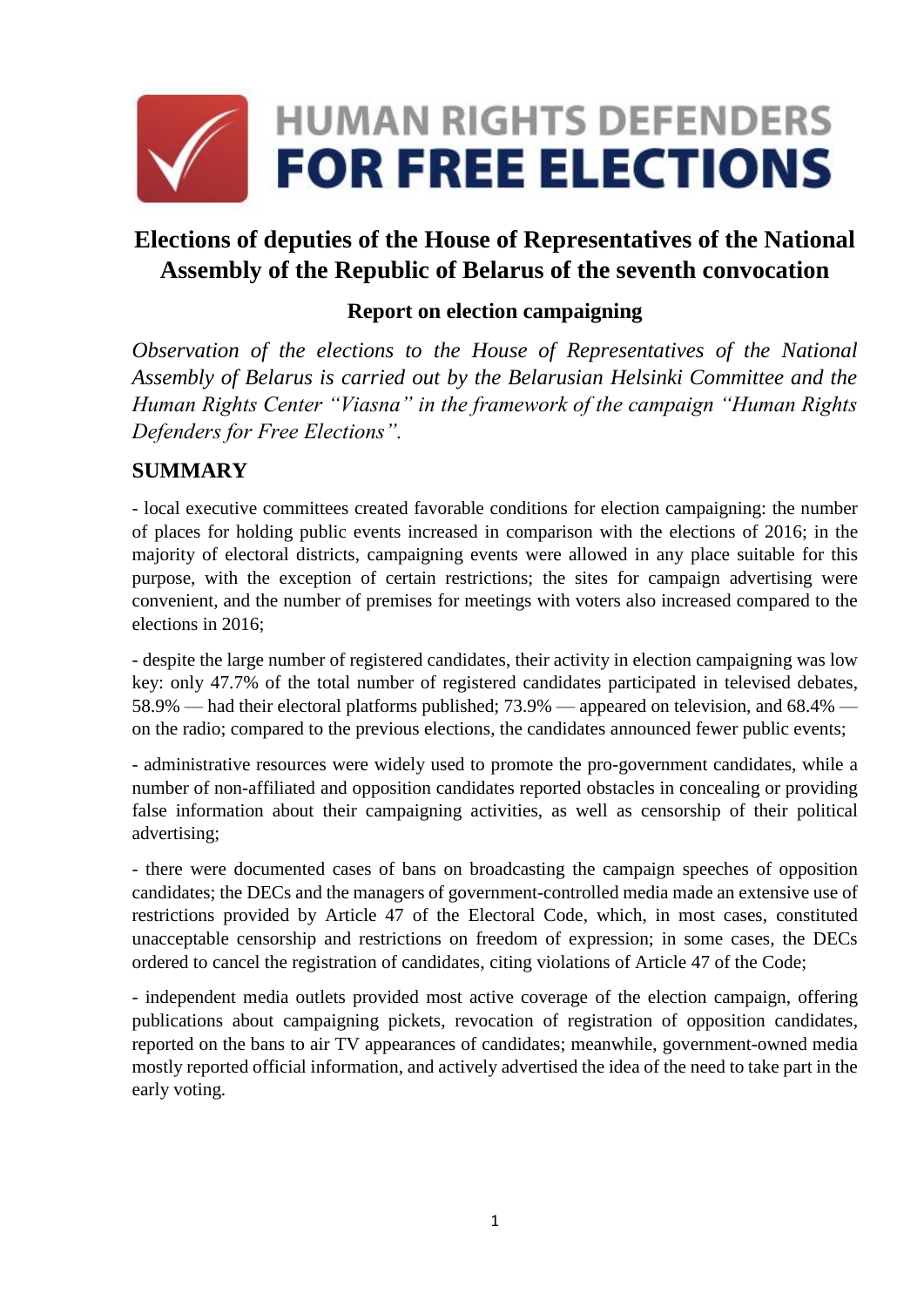## **LEGAL FRAMEWORK**

The procedure for conducting election campaigning is regulated by the Electoral Code and the CEC regulations. The Code prohibits campaigning aiming at the propaganda of war, containing calls for forcible change of the constitutional order, insults and slander against officials of the Republic of Belarus, candidates, as well as calls to disrupt, cancel or postpone the elections scheduled in accordance with the laws of the Republic of Belarus, etc. (Art. 48).

Local executive committees select the facilities for meetings of candidates with voters, as well as election meetings organized by the voters themselves. The same procedure applies to authorizing locations for printed campaign materials. The candidates, their authorized representatives or voters shall, no later than two days before the date of the event, request the availability of premises. Premises for meetings with voters are free of charge and are provided in the order of receipt of applications. The candidates have the right, at the expense of their election funds, to rent buildings and premises for the purpose of election campaigning, respecting the principle of equality.

In order to organize a public event, the candidates or their proxies shall notify the local executive and administrative bodies not later than two days before the scheduled date of the event. According to Art. 46 of the Code, from the time of their registration, the candidates shall enjoy equal access to government-owned media, which, in turn, are obliged to provide equal opportunities to air the candidates' campaign speeches and publish their electoral platforms.

Resolution No. 41 of the Central Election Commission of August 28, 2019 approved the "Regulations on the procedure for the use of the media by the candidates for the House of Representatives of the seventh convocation." According to the decision, the candidates have the right to publish their election platforms in one of the two nation-wide newspapers (Zviazda and Respublika), or in the local newspapers run by the regional and district administrations.<sup>1</sup> The size of the election platform cannot exceed two typewritten pages (not more than 4,000 characters with spaces).

The candidates are also eligible to one appearance on television and one speech on the radio no longer than five minutes each. If desired, at least two candidates can participate in a televised debate in which each candidate is entitled to 5 minutes of airtime. The televised speeches and debates are broadcast on a tape delay.

The candidates have the right to make use of their election funds to pay for their campaign appearances in the media on the basis of an agreement with the editorial board or the owner of an Internet resource. In this case, the latter have the right to determine the terms of airtime and space for publication, as well as the prices of the services provided, which must be the same for all candidates.

All costs for the preparation of printed materials shall be paid only from the candidates' election funds. The state budget is only used to design and distribute the general information materials about all the candidates.

The establishment and use of the electoral funds are determined by the CEC's Resolution No. 44 of August 28, 2019. The maximum size of expenditure from the election fund cannot exceed 1,000 base units (25,500 rubles as of November 2019). The funds may consist of donations by the candidate, as well as by physical (up to 5 base units each, or 127.5 rubles) and legal entities (up to 10 base units, or 255 rubles). The above regulations do not provide for the right of observers and

 $\overline{a}$ <sup>1</sup> <http://rec.gov.by/sites/default/files/pdf/2019/post41.pdf>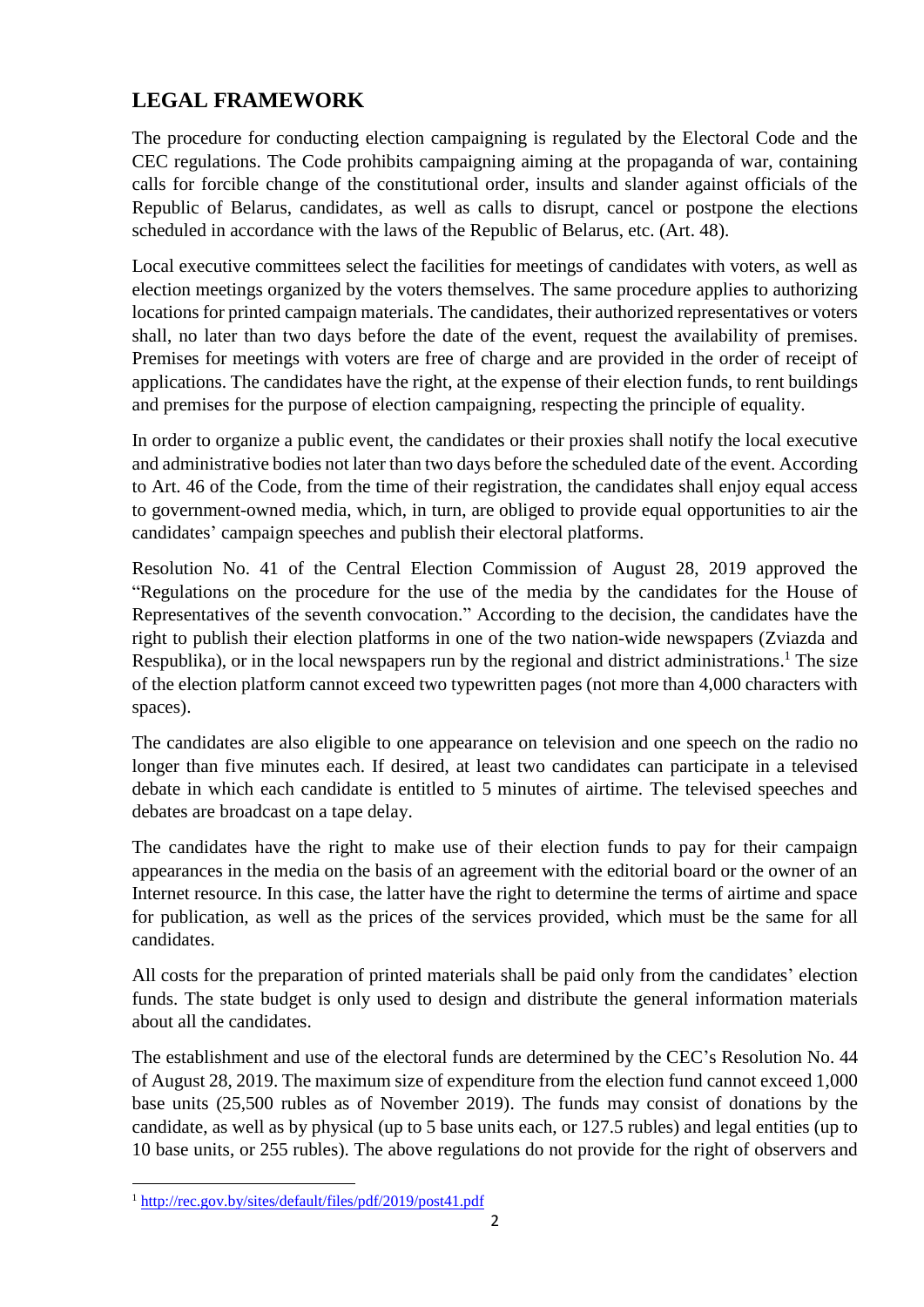journalists to check the sources of donations and expenditures. The legality of the formation and administering the funds can only be evaluated by the financial bodies and the CEC.

## **CAMPAIGNING CONDITIONS**

*Campaigning locations.* In accordance with the Electoral Schedule, by October 4, the local executive committees, in coordination with the DECs, had identified locations to host campaigning events organized under the notification-based procedure (outdoor meetings, assemblies, and pickets) by the candidates for the House of Representatives and their proxies. According to the observers' reports, in some electoral districts, the number of such sites has increased in comparison with the previous parliamentary elections of 2016. The locations, however, are less convenient, according to the observers. In most electoral districts, campaigning events were allowed in any place suitable for this purpose, with the exception of certain restrictions. In some large cities, including the city of Minsk, the list of places suitable for hosting public events did not include the central squares. Moreover, these restrictions were not substantiated with valid reasons.

*Locations for meetings with voters.* As in the past elections, the local executive committees in coordination with the DECs mainly selected cultural centers, assembly halls of educational institutions, public enterprises and institutions as authorized locations for holding meetings with voters. According to the observers, as in the case with places for holding public events, the number of premises for campaigning has increased as compared to the 2016 elections.

*Sites for campaign advertising.* Most observers reported that the sites set for housing political advertising were convenient. Compared to the previous elections, the situation has either not changed or improved. In general, such places were advertising and information boards in public places, at public transport stops, near the railway stations, as well as the bulletin boards of housing maintenance services, shop windows, etc.

### **USE OF ADMINISTRATIVE RESOURCES**

The observers documented numerous instances of the use of administrative resources for the purposes of facilitating the campaigning activities of pro-government candidates, while nonaffiliated and opposition candidates faced obstacles in their campaigning efforts.

On October 30, instead of the announced school-wide parent-teacher meeting in school No. 8 in Slonim, the ideology department of the district executive committee organized a meeting with candidate **Valiantsin Semianiaka** running in electoral district No. 58.

In electoral district No. 49, the school administrations organized the meetings with voters of candidate **Iryna Lukanskaya**, head physician of the children's clinic of Hrodna, member of the Regional Council of Deputies and head of the city branch of the Belarusian Union of Women. On October 31, the administration of the Hrodna Chemical Engineering College (chairperson and members of PEC No. 24) assembled more than 160 students for a meeting with the candidate. On November 1, a similar meeting with Iryna Lukanskaya was held at the Hrodna Construction College, and on November  $6$  — in high school No. 1. The latter meeting was attended by about 100 teachers, including members of PECs Nos. 31, 32, and 33.

**Viktar Svila**, a pro-governmental candidate in the Smarhoń-based electoral district No. 59 and deputy chairman of the Astraviec district executive committee, met with voters in schools Nos. 1 and 7. Both meetings were held during class time. On November 6, the candidate was involved in another campaign event in the town of Zaliessie, which was organized by the local authorities.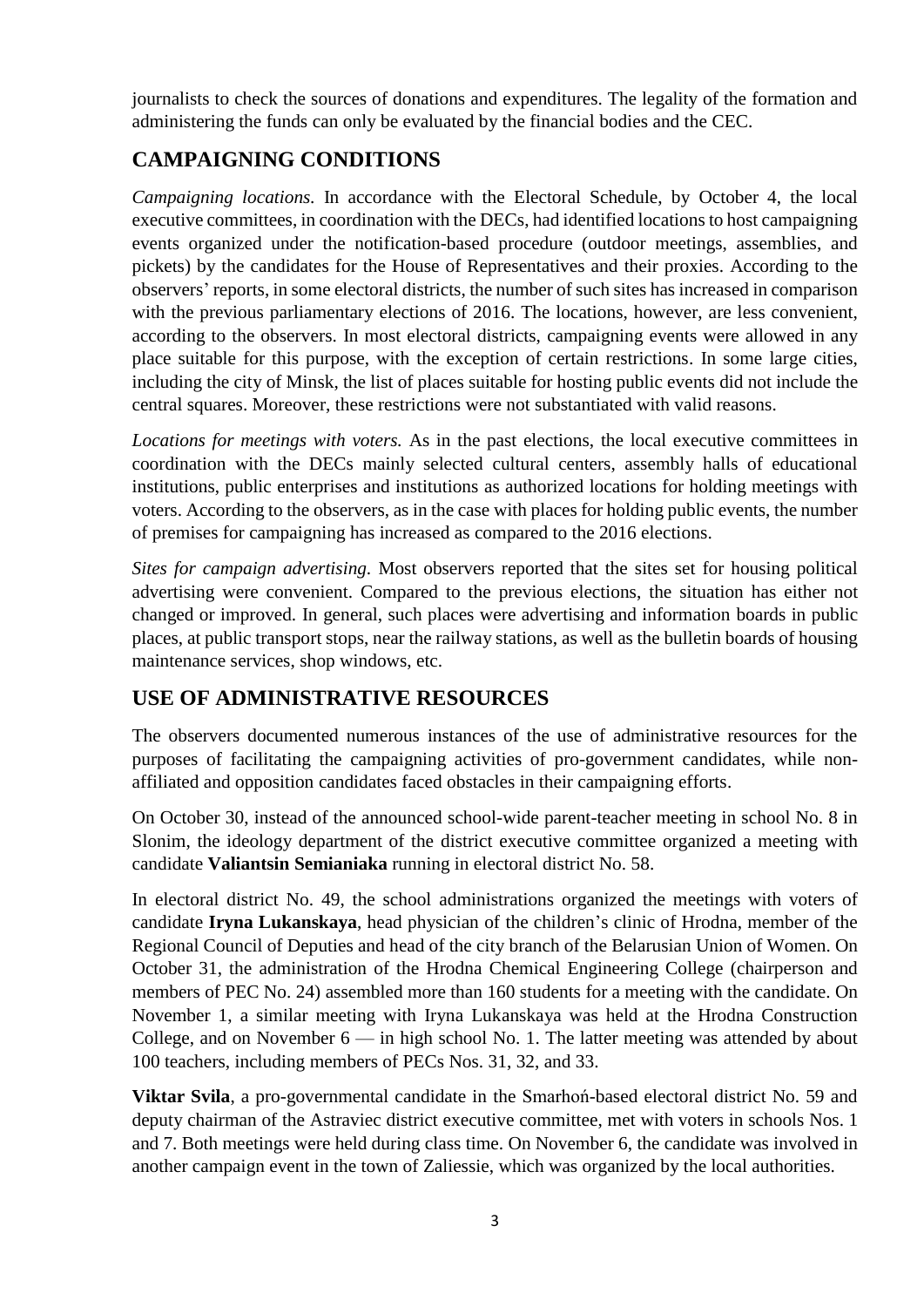Before the official launch of election campaigning, **Yauhen Adamenka**, a candidate in electoral district No. 41 in Kalinkavičy and current member of the House of Representatives, took part in the executive committee's field receptions and information meetings hosted by a number of government-run enterprises and organizations, including the district center for standardization of metrology and verification, the local meat-processing factory, etc.

**Vital Chudovich**, a candidate in electoral district No. 26 in Orša and current member of the House of Representatives, met with voters in the territory of enterprises during working hours.

**Andrei Struneuski**, a candidate in electoral district No. 68 in Salihorsk and chairman of Belaruskali's official trade union, held campaign events at the enterprise facilities, including in restricted areas: in the administrative offices, halls for meetings in the mines, ore-processing facilities, and auxiliary shops. Meanwhile, the candidate's campaigning schedule only mentioned meetings with voters in the premises located in the city. Other candidates could not meet with voters in the territory of the enterprise.

### **OBSTACLES IN CAMPAIGNING AND CENSORSHIP**

19.4% of the observers reported obstacles in the campaign activities of independent and opposition candidates created by government officials and unidentified persons. These included concealing or providing false information about electoral events, failing to publish election platforms or authorize the broadcast of the candidates' TV and radio appearances, interference in the public events of candidates and their agents, and others. Compared to the previous elections, the number of such incidents has increased. The refusals to publish electoral platforms or broadcast televised and radio addresses, as a rule, referred to Art. 47 of the Electoral Code.

The Belarusian Christian Democracy press service reported facts of intervention by a host of the television and radio company "Belarus-3" in the official record of TV debates by candidates in electoral district No. 96 in Minsk.

On October 30, the TV channel "Belarus-3" failed to air a speech by **Mikalai Maslouski**, who is running for parliament in district No. 104 in Minsk. The TV and Radio Company "Hrodna" failed to broadcast a video address of a UCP candidate in electoral district No. 54 in Iŭje, **Iryna Davidovich**. The TV channel "Belarus-3" took off the air a campaign speech by an activist of the European Belarus opposition group, a candidate of the BPF in electoral district No. 46 in Svietlahorsk, **Dzmitry Savich**. On November 5, the Polack TV company failed to air the appearance of **Andrei Mamiakou**, a candidate of the Republican Party of Labor and Justice in electoral district No. 27. The local television showed it only in certain neighborhoods, instead.

In addition, according to representatives of the campaign "Human Rights Defenders for Free Elections", the speeches or election platforms of the following candidates never reached the voters: **Uladzimir Niapomniashchykh**, a UCP candidate in electoral district No. 33 (TV appearance on Belarus-3"); **Aksana Yushkevich**, a European Belarus candidate in electoral district No. 96 in Minsk (appearances on Radio Minsk and TV channel Belarus-3); **Mikhail Bandarenka**, a BPF candidate in electoral district No. 42 in Mazyr (Belarus-3 TV channel); **Dziyana Charnushyna**, a UCP candidate for deputy in electoral district No. 101 in Minsk (newspaper Zviazda); **Mikalai Kazlou**, UCP leader running in electoral district No. 105 in Minsk (TV channel Belarus-3).

The election program of **Aliaksandr Komar**, a UCP candidate in electoral district No. 78 in Babrujsk, was not initially published by the government-owned newspaper Babrujskaje Žyccio because of the phrase "with Lukashenka, the country has no future." After an appeal, the CEC ordered to allow the redacted version of the publication, which lacked the disputed phrase.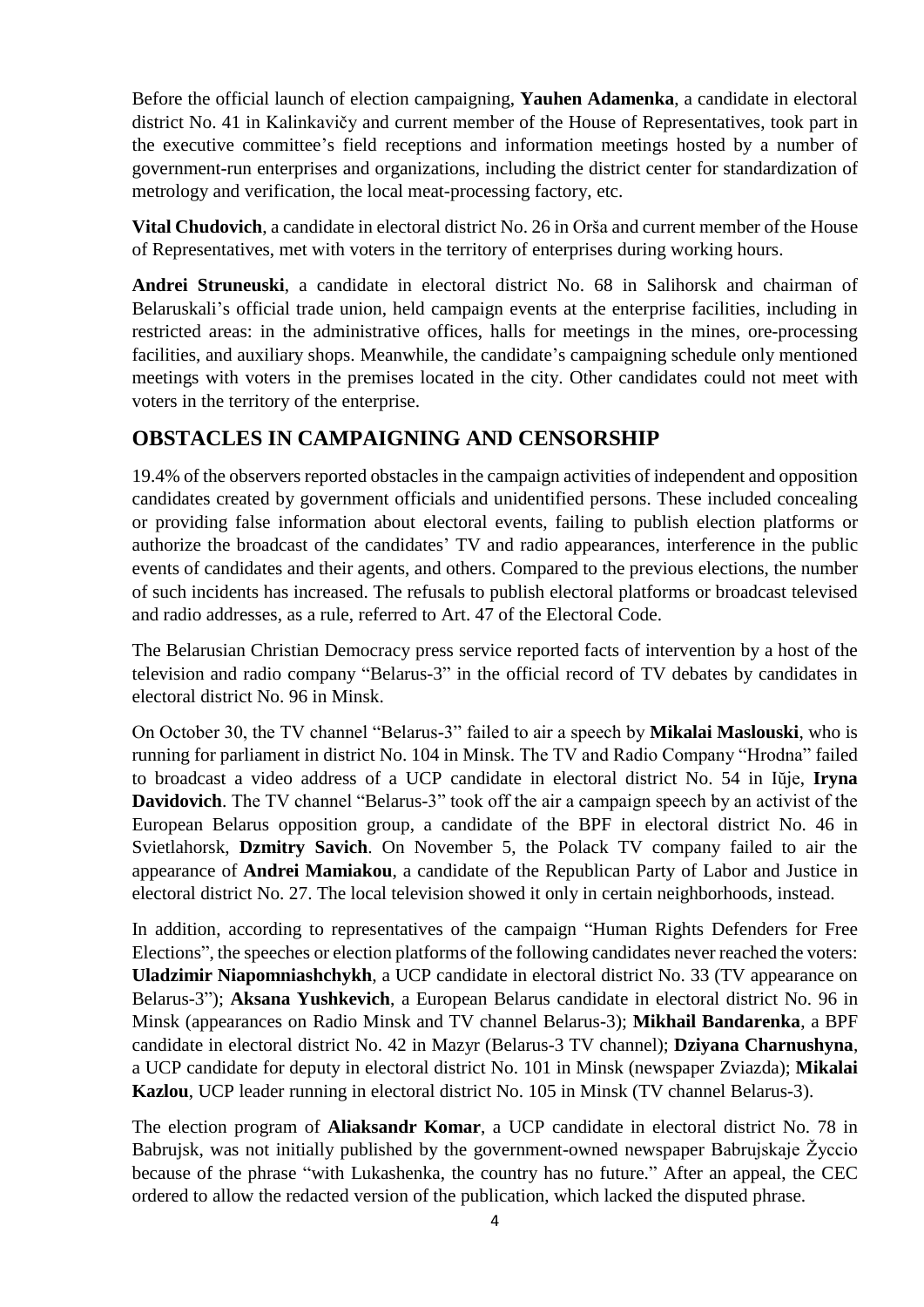Bans on publishing the candidates' election programs have become a common practice. An analysis of submitted and published texts revealed that the electoral platforms of 23 candidates were denied publication, which is 1.5% of the total number of printed campaigning addresses.

According to the  $CEC<sup>2</sup>$ , as of November 11, only 58.9% of the total number of candidates had their electoral programs published in the media. The record low was demonstrated by the candidates running in Minsk. Out of 123 candidates registered in the Minsk-based electoral districts, as few as 53 persons published their programs, which is 43.1% of the total number. In the Minsk region, 72.6% of candidates published their programs; in the Viciebsk region — 71.8%.



The data are extremely significant against the background of disproportion between the amount of announced campaigning events in Minsk and that in the regions. According to the  $CEC<sup>3</sup>$ , in Minsk, there were an average of 130 events per candidate, while in Hrodna region — 36 events, in Minsk region — 33, in Homieĺ region — 29, in Mahilioŭ region — 14, in Viciebsk region — 12, and in Brest region — 7.

Holding meetings of candidates and their proxies with the voters and organizing the meetings of voters are viewed by the candidates as a much less efficient campaigning tool. 61% of the campaign observers answered in the affirmative to the question of whether all the candidates enjoyed equal opportunities to hold meetings with voters in the allocated premises, while 29%, respectively, reported that the conditions for the candidates were not even. In particular, **Uladzimir Andreichanka**, current Speaker of the House of Representatives running in electoral district No. 22 in Dokšycy, besides meetings with voters in designated premises, also conducted personal reception of citizens using the premises of district executive committees. This opportunity could not be enjoyed by his opponents.

**.** 

<sup>2</sup> <http://rec.gov.by/sites/default/files/pdf/2019/stat24.pdf>

<sup>3</sup> <http://www.rec.gov.by/sites/default/files/pdf/2019/stat25.pdf>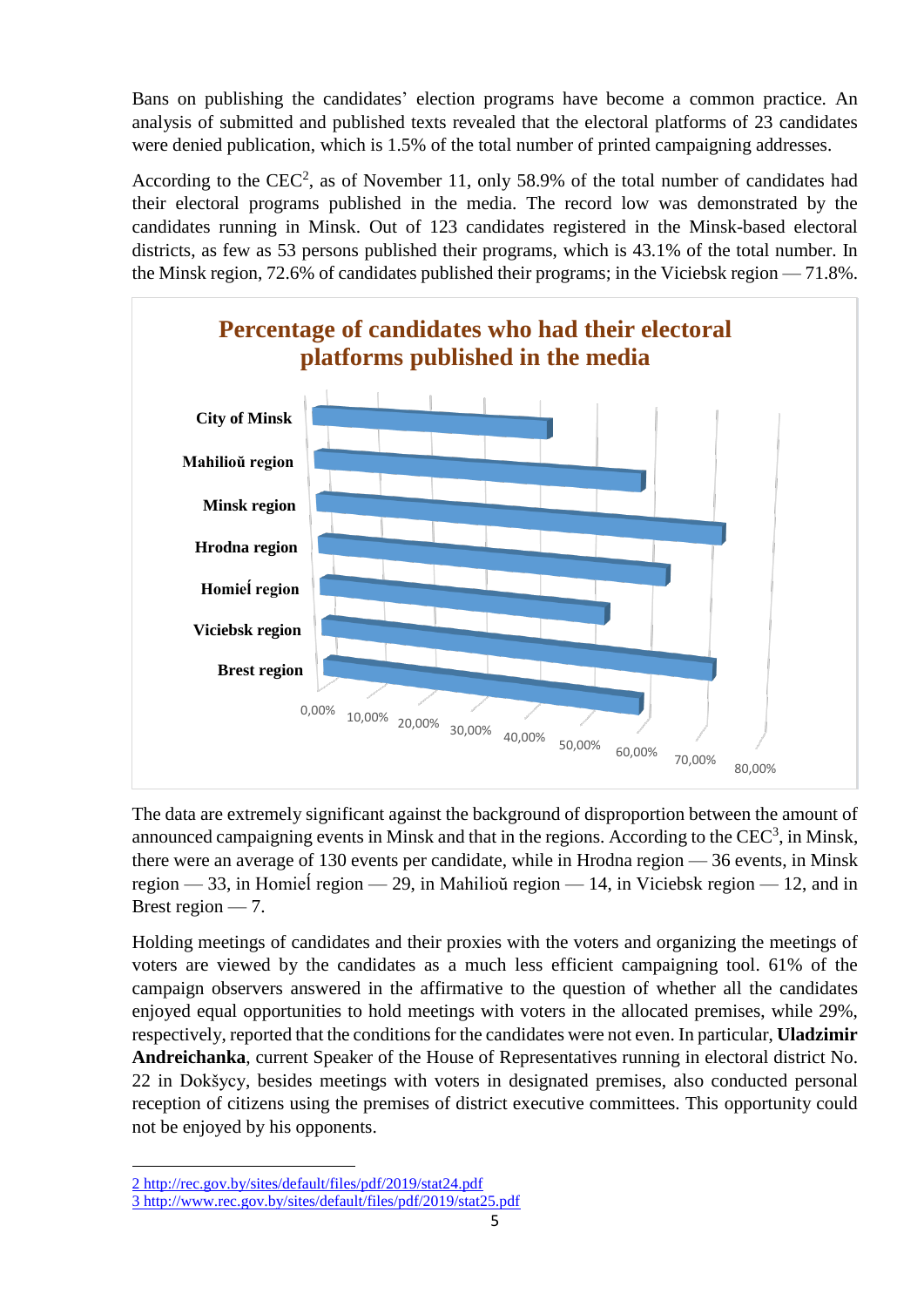The CEC reports<sup>4</sup> that as of November 14, the candidates filed 922 requests for 6,066 meetings with voters in the premises selected by the local executive committees. This is an average of 10 meetings per candidate. During the elections in 2016, there were 8 meetings per candidate. In Minsk, there were an average of 3 meetings per candidate; in Hrodna region — 10 meetings; in Minsk region — 30; in Homieĺ region — 5; in Mahilioŭ region — 8; in Viciebsk region — 11; in Brest region — 7. However, it should be noted that the figures do not reflect the actual number of events, since some candidates chose not to hold scheduled events.

19% of the campaign observers reported interference in the candidates' indoor public events and meetings with voters.

On November 10, the campaigning team of **Siarhei Mazan**, a candidate from the Belarusian Social Democratic Party (Hramada) in electoral district No. 16 in Stolin, were harassed by **Vadzim Makeyeu** and an unknown man in a doctor's gown. They intervened, provoked the candidate and his trustees, and videotaped the event. The police officers were called but failed to take measures to protect the candidate. According to Siarhei Mazan, he received threats from unknown people in social media.

On November 10, **Yauhen Sheuka**, an independent candidate in electoral district No. 95 in Minsk, said on Facebook that unknown persons had damaged his campaign posters displayed on the information boards outside major shopping centers and enterprises. Other candidates running in the district reported similar problems. The exception are the posters of the current member of the House of Representatives **Tatsiana Saihanava**.

**Mikalai Maslouski**, a candidate from the United Civil Party, reported election law violations by his opponents in electoral district No. 104 and provocative actions against the opposition candidate. However, these allegations have not yet received a proper evaluation by the district election commission.

### **CANCELLATION OF CANDIDATES' REGISTRATION**

The phase of election campaigning was marred by cases of revoking the registration of separate candidates. In particular, according to the Central Election Commission<sup>5</sup>, 14 candidates for deputies were deprived of their registration (as compared to 1 candidate deregistered during the parliamentary elections of 2012 and  $1 -$  in 2016).

**.** 

<sup>4</sup> <http://www.rec.gov.by/sites/default/files/pdf/2019/stat26.pdf> 5 <http://rec.gov.by/sites/default/files/pdf/2019/stat13.pdf>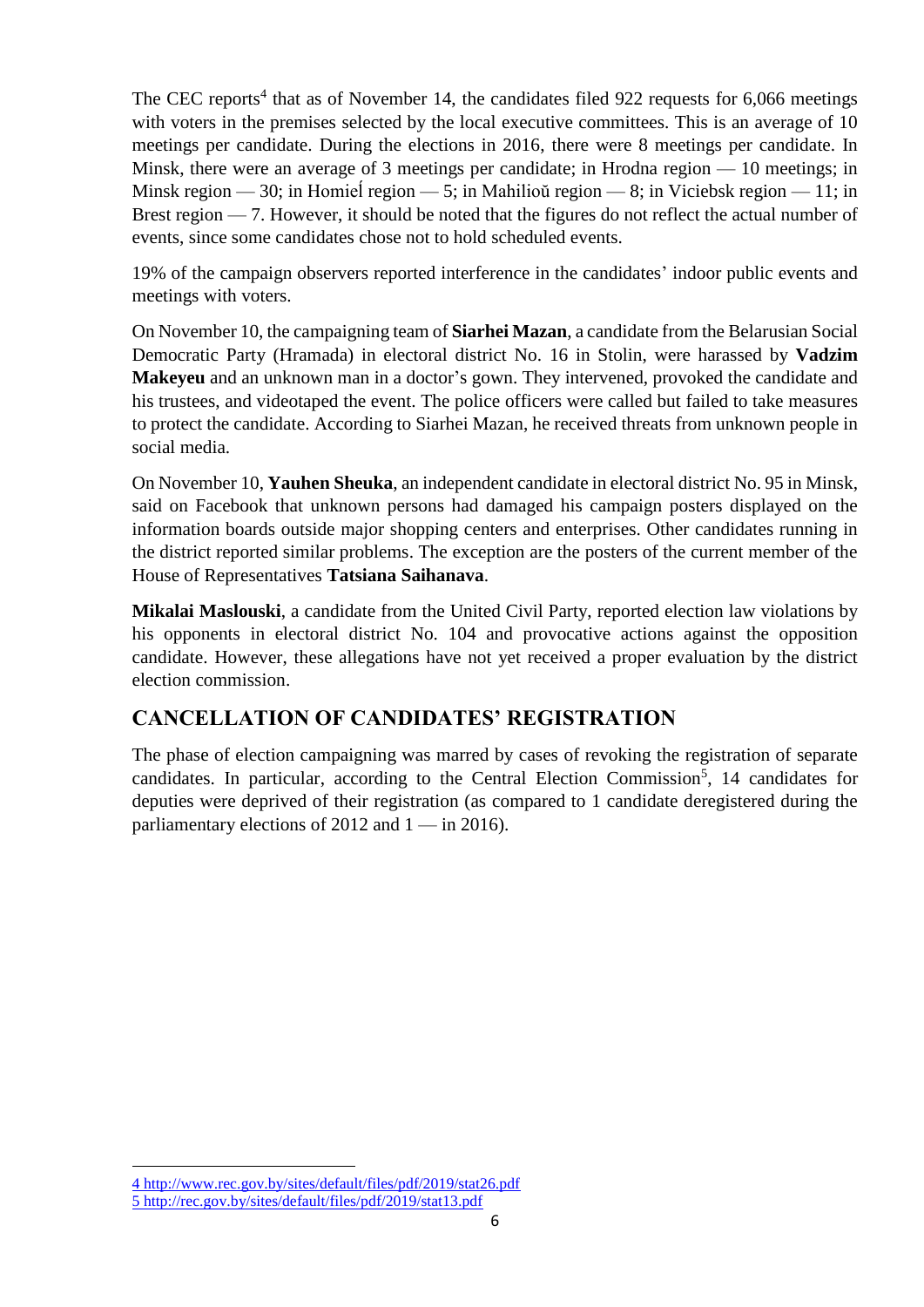

In most cases, the revocation of registration referred to violations of procedures related to election campaigning and the provisions of Art. 47 of the Electoral Code prohibiting calls to overthrow the government, insulting top officials, etc.

On October 29, DEC No. 79 in Babrujsk ruled to deregister candidate **Arseniy Chyhir**. The decision stemmed from earlier warnings imposed on the candidate for "a violation of the procedure for suspension from office for participation in the campaign activities."

On November 1, the Brest-based DEC No. 4 ruled to cancel the registration of an independent candidate, environmental activist **Uladzimir Maroz**. Grounds for the cancellation of registration, according to the DEC chair, were numerous violations of the rules of election campaigning, in particular, flaws in separate documents submitted to the commission, use of statements "defaming the honor of public officials and the judiciary," distribution of campaign materials without imprint and "calls to change the government."

According to the campaign's experts, the provisions of Article 47 of the Code have been interpreted too broadly, which leads both to a restriction of freedom of speech in the candidates' campaign activities and to the deprivation of the right to be elected.

Election commissions have arbitrarily interpreted Art. 47, resulting in the application of penalties against certain candidates and cancellation of their registration. Even with the appeal mechanism in place, this practice excessively restricts the candidates' right to conduct election campaigning, because appealing against the decision of the election commission does not suspend the decision to cancel the registration, nor does it allow to resume campaigning.

It is worth mentioning that according to Article 19 of the International Covenant on Civil and Political Rights, everyone has the right to freedom of expression. This right may be restricted in accordance with the law and only for the respect of the rights or reputations of others or to protect national security, public order, public health or morals.

# **CAMPAIGNING IN THE MEDIA**

Before the official launch of campaigning, the local government-owned newspaper Kalinkavickija Naviny repeatedly published positive materials about **Yauhen Adamenka**, a current member of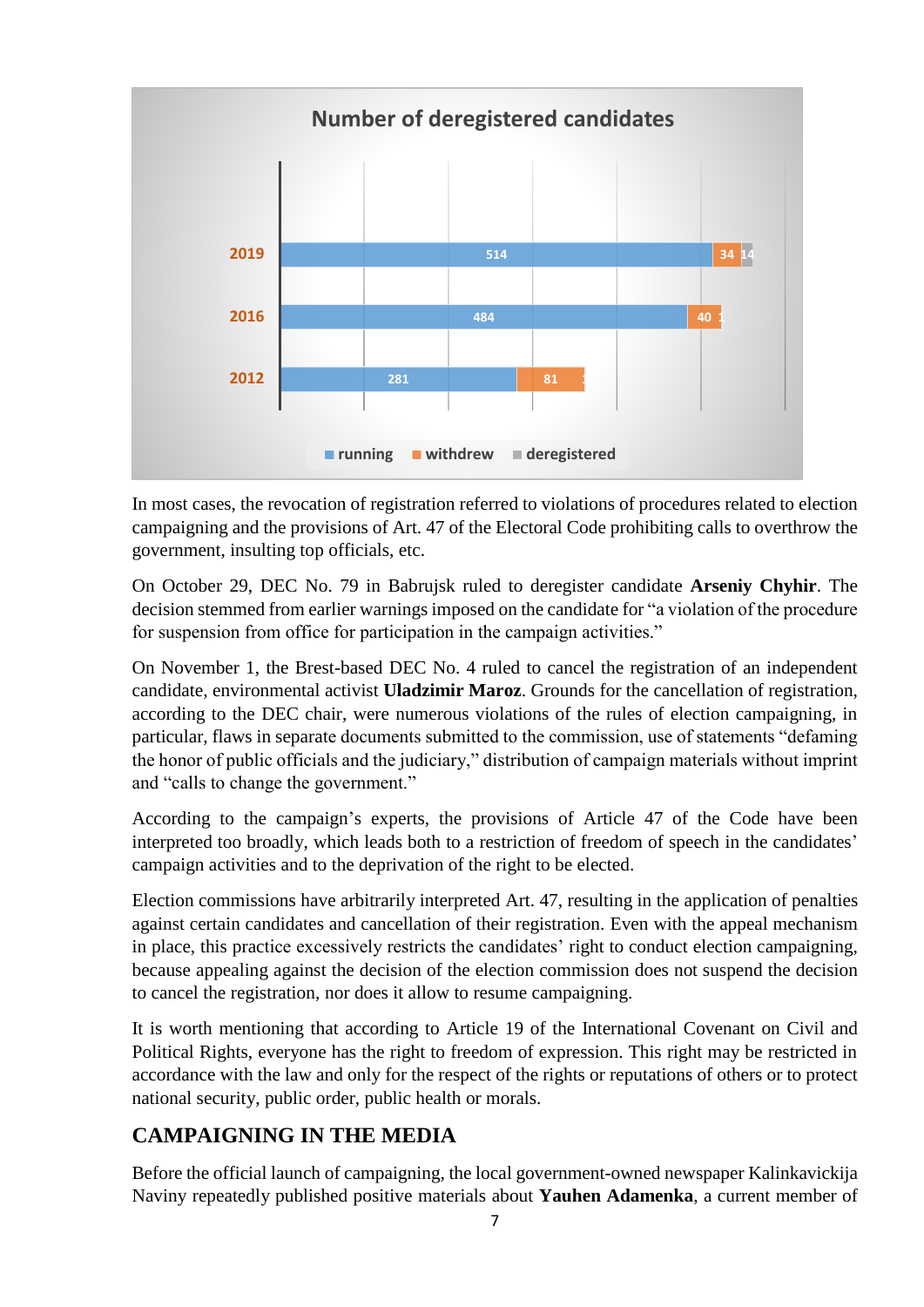the House of Representatives running in electoral district No. 41. The practice continued later. Meanwhile, the newspaper never covered the campaign activities of the other three candidates in the district.

On September 12, Homieĺskija Viedamasci, a newspaper run by the city government, published an article dedicated to the Day of Investigators, which actually told about one of the six candidates in electoral district No. 33, **Andrei Zlotnikau**. The story featured his photos, biography, and an interview with the candidate.

On October 10, the newspaper Majak owned by the Biaroza district executive committee published an article about a meeting of a pro-regime candidate in electoral district No. 9 in Pružany, **Aliaksandr Liauchuk**, with the students and teachers of school No. 1 in Biaroza. The newspaper did not cover the activities of the other six candidates in the district.

On November 2, the regional newspaper Homieĺskaja Praŭda published an article criticizing the election program of a candidate running in electoral district No. 34. The publication did not specify the name of the candidate, but it clearly targeted an activist of the movement "Mothers of 328", **Tatsiana Kaneuskaya**, over her position on the issue of drug abuse and criminal prosecution for drug-related offenses.

At the end of the phase of election campaigning, 30% of the campaign observers responded in the affirmative to the question of whether the local government-controlled media promoted certain candidates. As few as 10% of the observers reported similar publications in the private media.

## **SUPERVISORY BOARD ON THE MEDIA**

As during the previous elections, a supervisory board was created to exercise control over the rules of election campaigning in the media. Resolution No. 42 of the Central Election Commission of August 28, 2019 approved the Board members and rules<sup>6</sup>. The Board is expected to supervise the implementation of media legislation in light of issues of preparation and holding of elections and, if necessary, make proposals for the consideration by the Central Election Commission; provide equal opportunities for campaign-related appearances of candidates on television, radio, and in print, as well as during televised debates; establish uniform rates and terms of payment for airtime and online publications, which are purchased by candidates at the expense of their own election funds. The Supervisory Board also considers disputes connected with the use of the media, appeals of candidates and their proxies, as well as the complaints of citizens and organizations against violations of procedures and rules for election campaigning.

The regulation provides the opportunity of other persons, in addition to members of the CEC and its support staff, to attend meetings of the Supervisory Board. In this regard, it should be recalled that during the last elections, the Central Election Commission rejected a request by a representative of the Belarusian Helsinki Committee. The ban argued that the involvement of other persons was not provided by electoral law. As in the previous elections, **Andrei Bastunets**, chairman of the Belarusian Association of Journalists, was selected member of the Supervisory Board.

During this year's elections, there were two meetings of the Supervisory Board. They addressed the complaints of candidates. None of the 6 complaints was satisfied. The rationale for the

 $\overline{a}$ 6 <http://rec.gov.by/sites/default/files/pdf/2019/post42.pdf>